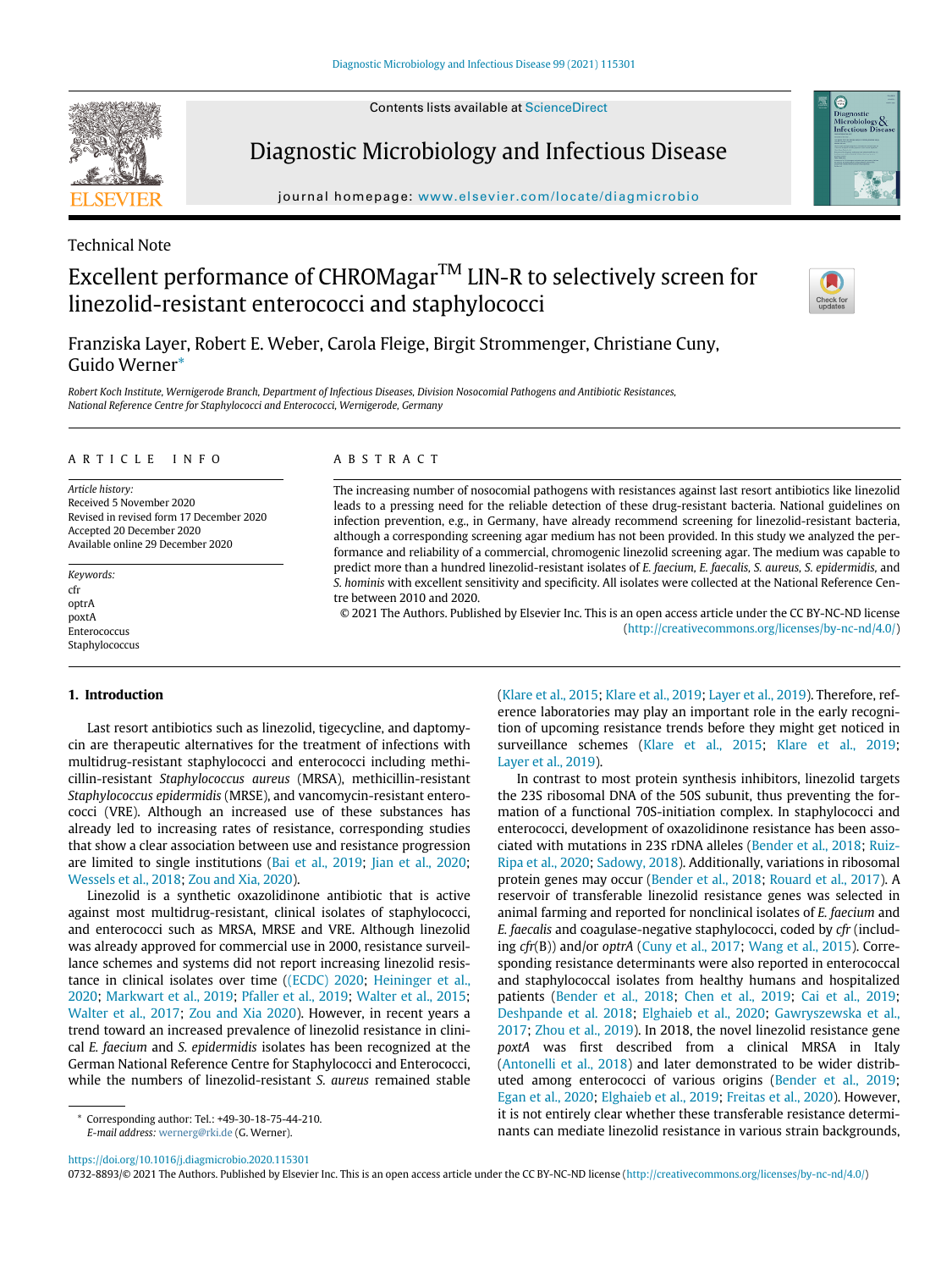as e.g., experimental data question the role of cfr(B) in linezolid resistance in E. faecium or E. faecalis ([Bender et al., 2016](#page-3-20); [Liu et al., 2014](#page-4-11)).

An important step in preventing the dissemination of linezolidresistant staphylococci and enterococci in the nosocomial setting is the reliable identification and early recognition of colonized hosts. In 2018, the German Commission for Hospital Hygiene and Infection Prevention (KRINKO) published a recommendation for the prevention of infections with "enterococci with special antibiotic resistances" ([KRINKO, 2018\)](#page-3-21). The guideline recommended screening for linezolid-resistant enterococci (LRE), when more than a single case is notified within 3 months and an epidemiological link cannot be excluded. However, the technical implementation of an appropriate screening has not been specified. In the last 2 years 2 studies introduced screening agar media for the detection of linezolid-resistant staphylococci and enterococci. The first study, published by Nordmann et al., introduced a selective screening agar called "SuperLine-zolid" medium ([Nordmann et al., 2019](#page-4-12)). The authors used a nonselective Mueller-Hinton agar supplemented with aztreonam, colistin and amphothericin B to suppress the normal flora and a linezolid concentration of 1.5 mg/L. The study sample mainly included S. epidermidis isolates, for which, performance was very good. In the same year, Werner et al. introduced a selective LRE screening agar, which was based on Enterococcoselagar<sup>TM</sup> supplemented with 2 mg/L linezolid. Reliable screening to detect all LRE required a prolonged incubation of up to 48 h at 37°C ([Werner et al., 2019](#page-4-13)). The agar revealed a sensitivity and specificity of 96.6% and 94.4%, respectively.

With the present study we assessed the performance of a novel, commercial screening agar called CHROMagar™ LIN-R. The agar allows a species- and genus-specific diagnostics based on a cleavage of chromogenic substrates and a detection of linezolid-resistant staphylococci and enterococci by a supplementation of linezolid. We tested this agar with a well-characterized collection of 48 clinical enterococci (40 E. faecium (29 linezolid-resistant [LIN-r]), 8 E. faecalis (7 LIN-r), 17 S. aureus isolates (14 LIN-r) and 70 coagulase-negative staphylococci (50 S. epidermidis (39 LIN-r), 20 S. hominis (15 LIN-r)).

## 2. Materials and methods

#### 2.1. Strain collection

For CHROMagar<sup>™</sup> LIN-R validation, we included 40 isolates of E. faecium (29 LIN-r) and 8 of E. faecalis (7 LIN-r). These strains have already been described and used in a previous assay validation [\(Werner et al., 2019](#page-4-13)). In addition, we compiled the following staphylococcal isolates' collection: 17 S. aureus (14 LIN-r), 50 S. epidermidis (all methicillin-resistant [MRSE]; 39 LIN-r), and 20 S. hominis (15 linezolid- and methicillin-resistant [MRSH]; 5 linezolid- and methicillinsusceptible [MSSH]). Isolates were partly described in recent publications ([Bender et al., 2015](#page-3-22); [Layer et al., 2018](#page-3-23); [Wessels et al., 2018\)](#page-4-0). All isolates had been sent previously from diagnostic laboratories to the National Reference Centre for strain characterization, typing and/or resistance confirmation as part of the routine work of the reference center activities [\(Supplementary Table S1](#page-3-24)). The following reference isolates were used: E. faecalis ATCC 29212, E. faecium ATCC 19434<sup>T</sup>, S. aureus ATCC 25923, and E. coli ATCC 25922.

## 2.2. Susceptibility testing

Susceptibilities to vancomycin and linezolid were determined by broth microdilution using cation-adjusted Mueller-Hinton broth (Becton-Dickinson, Heidelberg, Germany) according to EUCAST guidelines (EUCAST v8 to v10). Oxacillin resistance was deduced from results of a cefoxitin screen, oxacillin broth dilution MICs according to EUCAST and the detection of the mecA gene by PCR. Linezolid resistance is defined as  $R > 4$  mg/L for *Enterococcus* spp. and Staphylococcus spp. In case of contradictory results, linezolid MIC results were additionally confirmed by Etest® (bioMerieux, Nuertingen, Germany).

## 2.3. Determination of resistance genotypes

Genetic determinants coding for vancomycin resistance in E. faecium (vanA, vanB) and oxacillin resistance in S. aureus (mecA) were identified by the use of multiplex PCR ([Bender et al., 2015;](#page-3-22) [Bender et al., 2018](#page-3-9)). For enterococcal isolates, 23S rDNA mutations were determined by an amplification-restriction-based procedure as described recently [\(Werner et al. 2004](#page-4-14)). Additionally, the presence of the transferable LIN-r resistance genes  $cfr(B)$ , optrA and poxtA was assessed using a multiplex PCR [\(Bender et al., 2019\)](#page-3-16). For isolates where whole genome sequence data were available, we used LRE Finder to confirm the genetic basis of linezolid resistance in enterococci [\(Hasman et al., 2019](#page-3-25)). Staphylococcal isolates were screened for presence of the cfr gene by PCR according to [\(Kehrenberg and](#page-3-26) [Schwarz, 2006](#page-3-26)). For S. aureus strains genes, encoding the central loop of domain V of 23S rRNA, were analyzed for mutations conferring linezolid resistance [\(Tsiodras et al., 2001\)](#page-4-15). Detailed information can be found in [Supplementary Table S1](#page-3-24).

## 2.4. Testing CHROMagar™ LIN-R plates

All isolates were tested on CHROMagar<sup>TM</sup> LIN-R. CHROMagar LIN-r is a brand of CHROMagar (Paris, France), which is distributed in Germany by MAST Diagnostica (Heidelberg, Germany). In brief, 10  $\mu$ L of a freshly prepared bacterial suspension of McFarland 0.5 (approximately  $1.5 \times 10^6$  CFU) were inoculated onto the agar plates. Cell density was in a range that allowed single colony growth after streaking the sample out. Growth, colony morphology and color were determined after 24 hours (overnight) and 48 hours (2d) at 35 to 37°C.

## 2.5. Statistical analyses

Statistical values were calculated according to [https://www.med](https://www.medcalc.org/calc/diagnostic_test.php) [calc.org/calc/diagnostic\\_test.php](https://www.medcalc.org/calc/diagnostic_test.php).

#### 3. Results and discussion

## 3.1. Validating CHROMagar<sup>™</sup> LIN-R for enterococci

All linezolid-susceptible reference isolates performed accordingly on CHROMagar LIN-R (no growth after 48 hours). Out of 48 E. faecium and E. faecalis isolates, 47 performed as expected on CHROMagar LIN-R: While 35 of 36 linezolid-resistant enterococcal isolates grew on CHROMagar, 12 linezolid-susceptible isolates showed no growth. Importantly, to predict a correct screening result, an incubation of up to 48 hours was required. Growth of linezolid-resistant enterococci was delayed on CHROMagar LIN-R revealing only a slight growth after overnight incubation, meaning that growth was not visible as single colonies and colony color was not fully expressed [\(Fig. 1](#page-2-0)). A prolonged incubation was also required with the LRE screening agar introduced recently [\(Werner et al., 2019](#page-4-13)). For trained and experienced personal a differentiation based on colony color was possible for E. faecalis (turquoise blue) and E. faecium (dark blue) [\(Fig. 1\)](#page-2-0).

A single E. faecium isolate UW19492 with an initial linezolid MIC of 8 mg/L (broth microdilution; LIN-r) did not grow on CHROMagar LIN-R. Repeated susceptibility testing by broth microdilution and Etest revealed contradictory MIC results for the respective isolate (broth microdilution: 4 mg/L (LIN-s) and 8 mg/L (LIN-r); Etest: 3 mg/L (LIN-s)). A molecular analysis of this isolate revealed no transferable linezolid resistance determinant and a 23S rDNA alleles' ratio of 4 (wildtype) to 2 (mutant). A wildtype to mutant 23S rDNA alleles' ratio of 4:2 is mostly associated with phenotypic linezolid resistance [\(Marshall et al., 2002;](#page-4-16) [Werner et al., 2019\)](#page-4-13). Due to these conflicting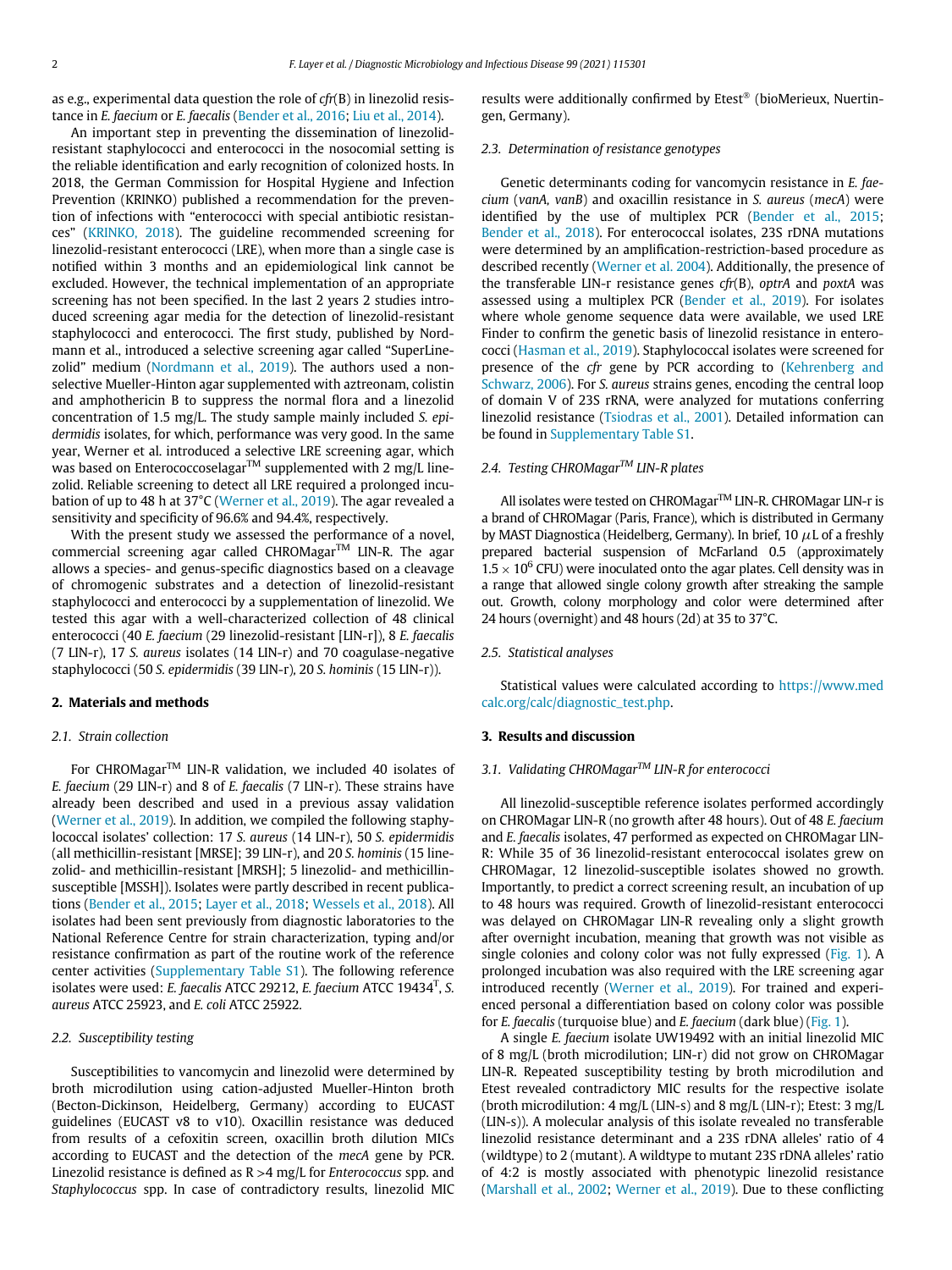<span id="page-2-0"></span>

Fig. 1. Growth behavior of linezolid-resistant isolates of E. faecium, E. faecalis, S. aureus and S. epidermidis. E. faecium with linezolid (LIN) MICs of 8 (A) and 32 mg/L (B) after overnight incubation. E. faecalis (C; LIN MIC = 32 mg/L) and E. faecium (D; LIN MIC = 8 mg/L) grown for 48 hours. Isolates of S. aureus grown for 24 hours (E; LIN MIC = 16 mg/L) and (F, LIN MIC = 8 mg/L) and 48 hours (G, H; LIN MICs = 8 mg/L). Isolates of S. epidermidis with LIN MICs of >16 mg/L after 48 hours (I,J).

#### <span id="page-2-1"></span>Table 1 Performance of CHROMagar<sup>TM</sup> LIN-R to identify linezolid-resistant staphylococci and enterococci.

| Bacterium                                            | LIN-r    | LIN-s | Grown | Not grown | Specificity (%) | 95% CI (%)                   | Sensitivity(%) | 95% CI (%)                 |
|------------------------------------------------------|----------|-------|-------|-----------|-----------------|------------------------------|----------------|----------------------------|
| Enterococcus spp., $n = 47^*$<br>S. aureus, $n = 17$ | 35<br>13 | 12    | 13    | 12        | 100%<br>100%    | $73.5 - 100$<br>$47.8 - 100$ | 100%<br>100%   | $90 - 100$<br>$73.5 - 100$ |
| S. epidermidis, $n = 50$                             | 39       |       | 38    | 12        | 100%            | $71.5 - 100$                 | 97.4%          | 86.5-99.94                 |
| S. hominis. $n = 20$                                 | 15       |       | 15    |           | 100%            | $47.8 - 100$                 | 100%           | $78.2 - 100$               |
| Sum                                                  | 101      | 33    | 100   | 34        | 100%            | $89.7 - 100$                 | 99.01          | 94.6-99.97                 |

E. faecium and E. faecalis were summarized as Enterococcus spp. LIN-r/-s, linezolid-resistant/-susceptible.

<span id="page-2-2"></span>An E. faecium isolate which appeared linezolid-resistant (8 mg/L) and linezolid-susceptible (4 mg/L) in repeated MIC tests and with different methods could not be categorized and thus was excluded from this analysis.

phenotypic and genotypic results we were unable to classify this isolate unambiguously as LIN-r or LIN-s and have excluded it from subsequent analyses and calculations [\(Table 1](#page-2-1)).

## 3.2. Validating CHROMagar<sup>™</sup> LIN-R for staphylococci

All 4 linezolid-susceptible S. aureus isolates did not grow on CHRO-Magar LIN-R after up to 48 hours incubation at 35 to 37°C. As expected 16 of 17 linezolid-resistant S. aureus isolates grew on CHROMagar LIN-R [\(Table 1](#page-2-1)). The morphology of S. aureus colonies was mainly characterized by yellowish-pink colony color [\(Fig. 1](#page-2-0)). A single isolate with an initial linezolid MIC of 8 mg/L (LIN-r) showed no colony formation on the screening agar. In repeated MIC determinations the isolate revealed linezolid MIC values of 2 and 4 mg/L (LIN-s). Subsequent molecular analyses revealed a loss of the cfr encoding resistance plasmid. This single case demonstrates the excellent predictive power of the tested screening agar by identifying an isolate with an incorrect categorization which has been re-tested and then re-classified as "linezolid-susceptible".

All eleven linezolid-susceptible S. epidermidis and 5 linezolid-susceptible S. hominis isolates did not grow on CHROMagar LIN-R after 48 hours incubation at 35 to 37°C. Altogether 42 of 43 linezolid-resistant S. epidermidis and S. hominis isolates grew on CHROMagar LIN-R. A single S. epidermidis isolate showed no colony formation but revealed a broth microdilution MIC of 16 mg/L (LIN-r) and an Etest MIC of 12 mg/L in repeated tests. Thus, this result must be considered "false negative". Growth of coagulase-negative staphylococci was mainly characterized by whitish-pink colonies (mainly white colonies and a pink surrounding; [Fig. 1](#page-2-0)).

## 3.3. Comparison to previously published linezolid screening media

In 2019, Nordmann et al. introduced a Super Linezolid agar which is based on Mueller-Hinton agar supplemented with 1.5 mg/L linezolid. The medium was additionally supplemented with aztreonam  $(2 \text{ mg/L})$ , colistin  $(15 \text{ mg/L})$  and amphotericin B  $(5 \text{ mg/L})$  to suppress microorganisms of the normal intestinal flora. The agar was supposed to be used to detect linezolid-resistant Gram-positive bacteria. However, the collection contained primarily linezolid-resistant S. epidermidis  $(n = 13)$  and only a limited number of linezolid-resistant isolates of other genera and species such as S. aureus ( $n = 2$ ), S. capitis  $(n = 1)$ , and *E*. faecium  $(n = 1)$ . Due to the low number of isolates other than S. epidermidis, a general assumption about performance of this agar with a concentration of linezolid of 1.5 mg/L cannot be made. Recently, our group introduced a LRE screening agar which was based on an enterococcal screening agar (Enterococcoselagar<sup>TM</sup>, Becton-Dickinson, Heidelberg, Germany) supplemented with 2 mg/L linezolid [\(Werner et al., 2019\)](#page-4-13). The agar was validated with several reference strains and 48 well-characterized enterococcal isolates (the same that were used for this study), which revealed a high sensitivity (98.8%) and specificity (100%). A feasibility study using 400 swab samples of enterococci sent to the Reference Centre for further analyses but of unknown linezolid status also revealed good results. An application study with a clinical partner is currently underway and preliminary results confirm the good specificity and sensitivity of predicting LRE directly from swabs (Weber et al., unpublished results).

There are reports about staphylococcal and enterococcal isolates containing linezolid resistance genes and which exhibited linezolid MICs of 4 mg/L or less (interpreted as linezolid-susceptible) ([Li et al.,](#page-4-17) [2015;](#page-4-17) [Wardenburg et al., 2019\)](#page-4-18). Whereas the clinical significance of this observation remains to be determined, it is obvious that such isolates represent a diagnostic challenge in general and in particular for the present CHROMagar<sup>TM</sup> LIN-R and all other corresponding screening agar media.

## 4. Conclusion

The present study includes the largest number of linezolid-resistant isolates of Enterococcus spp. and Staphylococcus spp. which has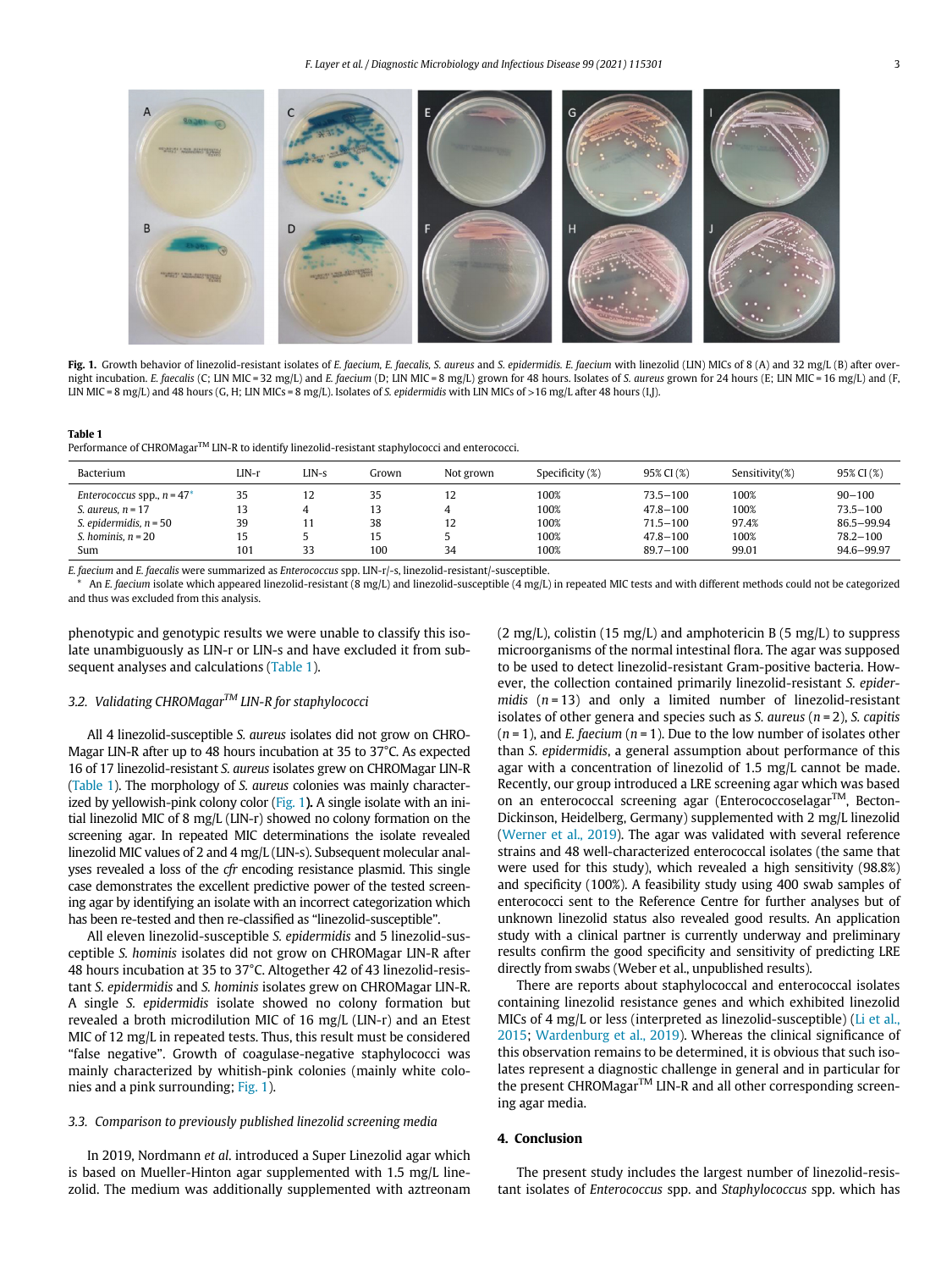<span id="page-3-22"></span><span id="page-3-15"></span><span id="page-3-7"></span><span id="page-3-0"></span>been tested so far with a novel, chromogenic linezolid screening agar. CHROMagar LIN-R demonstrated an excellent performance to selectively grow linezolid-resistant isolates of E. faecium, E. faecalis, S. aureus, S. epidermidis and S. hominis while retaining sufficient specificity to suppress growth of linezolid-susceptible variants of the same species also after incubation of up to 48 hours and at 35 to 37° C. Summarizing all available data from this study, the agar revealed a specificity of 100% and a sensitivity of 99% [\(Table 1](#page-2-1)). Even species prediction from plates after 2 times overnight incubation was possible for the experienced and trained expert ([Fig. 1](#page-2-0)). We did not recognize growth differences in relation to the linezolid MIC or a corresponding linezolid resistance mechanism. However, about half of the linezolidresistant staphylococci already demonstrated single colony growth after overnight incubation, whereas the other half and almost all linezolid-resistant enterococci required longer incubation of up to 2 times overnight. The CHROMagar LIN-r will be commercially available soon. The instruction leaflet (package insert) will consider the results of the internal and external (this study) evaluations. Further analysis must now prove performance under routine clinical conditions with swab samples taken from hospital patients.

## <span id="page-3-20"></span><span id="page-3-16"></span><span id="page-3-11"></span><span id="page-3-10"></span><span id="page-3-9"></span><span id="page-3-8"></span>Role of the funding source

<span id="page-3-12"></span>The work was supported by a grant from the Federal Ministry for Health, Germany, to G.W. for the work of the National Reference Centre (current period, 2020-2022). We received CHROMagar™ LIN-R agar plates from MAST Diagnostica GmbH, Reinfeld, Germany for this study. Neither the manufacturer CHROMagar Microbiology, Paris, France, nor the distributor MAST Diagnostica had any influence on the study design, data collection, evaluation and interpretation of the study results.

## <span id="page-3-18"></span><span id="page-3-17"></span>Author contributions

<span id="page-3-19"></span><span id="page-3-13"></span>F.L., G.W., conceptualization and project supervision; C.F., R.W., laboratory analyses and raw data collection; B.S., C.C., F.L., R.W., resources and sample pre-assessment; F.L., G.W., R.W., data curation and validation; G.W., writing of the original draft; all authors, review and editing.

## <span id="page-3-25"></span><span id="page-3-14"></span>Declaration of competing interest

All authors have nothing to declare.

## <span id="page-3-3"></span>Acknowledgments

<span id="page-3-26"></span><span id="page-3-1"></span>We highly acknowledge excellent technical assistance by Christine Günther, Mike Henkel, Birgit Pasemann, Petra Vilbrandt and Annette Weller for standard laboratory analyses. We are thankful to the Sequencing Core Facility (MF2) at the Robert Koch Institute for performing sequence-based typing and characterization (e.g., for spa typing (MRSA) and NGS-based strain typing). A special thanks to all collaborating laboratories sending clinical isolates to the National Reference Centre.

## <span id="page-3-24"></span><span id="page-3-21"></span><span id="page-3-5"></span><span id="page-3-4"></span>Supplementary materials

Supplementary material associated with this article can be found in the online version at [doi:10.1016/j.diagmicrobio.2020.115301](https://doi.org/10.1016/j.diagmicrobio.2020.115301).

#### <span id="page-3-6"></span>References

<span id="page-3-23"></span><span id="page-3-2"></span>[\(ECDC\), European Centre for Disease Prevention and Control. Antimicrobial resistance](http://refhub.elsevier.com/S0732-8893(20)30678-7/sbref0001) [in the EU/EEA \(EARS-Net\) - Annual Epidemiological Report 2019. In. Stockholm,](http://refhub.elsevier.com/S0732-8893(20)30678-7/sbref0001) [Sweden: ECDC; 2020.](http://refhub.elsevier.com/S0732-8893(20)30678-7/sbref0001)

- [Antonelli A, D'Andrea MM, Brenciani A, Galeotti CL, Morroni G, Pollini S, et al. Charac](http://refhub.elsevier.com/S0732-8893(20)30678-7/sbref0002)[terization of poxtA, a novel phenicol-oxazolidinone-tetracycline resistance gene](http://refhub.elsevier.com/S0732-8893(20)30678-7/sbref0002) [from an MRSA of clinical origin. J Antimicrob Chemother 2018;73:1763](http://refhub.elsevier.com/S0732-8893(20)30678-7/sbref0002)–9.
- [Bai B, Hu K, Zeng J, Yao W, Li D, Pu Z. Linezolid consumption facilitates the develop](http://refhub.elsevier.com/S0732-8893(20)30678-7/sbref0003)[ment of linezolid resistance in enterococcus faecalis in a tertiary-care hospital: a](http://refhub.elsevier.com/S0732-8893(20)30678-7/sbref0003) [5-year surveillance study. Microb Drug Resist 2019;25:791](http://refhub.elsevier.com/S0732-8893(20)30678-7/sbref0003)–8.
- [Bender J, Strommenger B, Steglich M, Zimmermann O, Fenner I, Lensing C, et al. Line](http://refhub.elsevier.com/S0732-8893(20)30678-7/sbref0004)[zolid resistance in clinical isolates of Staphylococcus epidermidis from German](http://refhub.elsevier.com/S0732-8893(20)30678-7/sbref0004) [hospitals and characterization of two cfr-carrying plasmids. J Antimicrob Chemo](http://refhub.elsevier.com/S0732-8893(20)30678-7/sbref0004)[ther 2015;70:1630](http://refhub.elsevier.com/S0732-8893(20)30678-7/sbref0004)–8.
- [Bender JK, Cattoir V, Hegstad K, Sadowy E, Coque TM, Westh H, et al. Update on preva](http://refhub.elsevier.com/S0732-8893(20)30678-7/sbref0005)[lence and mechanisms of resistance to linezolid, tigecycline and daptomycin in](http://refhub.elsevier.com/S0732-8893(20)30678-7/sbref0005) [enterococci in Europe: towards a common nomenclature. Drug Resist Updat](http://refhub.elsevier.com/S0732-8893(20)30678-7/sbref0005) [2018;40:25](http://refhub.elsevier.com/S0732-8893(20)30678-7/sbref0005)–39.
- [Bender JK, Fleige C, Klare I, Fiedler S, Mischnik A, Mutters NT, et al. Detection of a cfr\(B\)](http://refhub.elsevier.com/S0732-8893(20)30678-7/sbref0006) [variant in German enterococcus faecium clinical isolates and the impact on line](http://refhub.elsevier.com/S0732-8893(20)30678-7/sbref0006)[zolid resistance in enterococcus spp. PLoS One 2016;11: e0167042.](http://refhub.elsevier.com/S0732-8893(20)30678-7/sbref0006)
- [Bender JK, Fleige C, Klare I, Werner G. Development of a multiplex-PCR to simulta](http://refhub.elsevier.com/S0732-8893(20)30678-7/sbref0007)[neously detect acquired linezolid resistance genes cfr, optrA and poxtA in entero](http://refhub.elsevier.com/S0732-8893(20)30678-7/sbref0007)[cocci of clinical origin. J Microbiol Methods 2019;160:101](http://refhub.elsevier.com/S0732-8893(20)30678-7/sbref0007)–3.
- [Bender JK, Fleige C, Lange D, Klare I, Werner G. Rapid emergence of highly variable and](http://refhub.elsevier.com/S0732-8893(20)30678-7/sbref0008) [transferable oxazolidinone and phenicol resistance gene optrA in German Entero](http://refhub.elsevier.com/S0732-8893(20)30678-7/sbref0008)[coccus spp. clinical isolates'. Int J Antimicrob Agents 2018;52:819](http://refhub.elsevier.com/S0732-8893(20)30678-7/sbref0008)–27.
- [Cai J, Schwarz S, Chi D, Wang Z, Zhang R, Wang Y. Faecal carriage of optrA-positive](http://refhub.elsevier.com/S0732-8893(20)30678-7/sbref0009) [enterococci in asymptomatic healthy humans in Hangzhou, China'. Clin Microbiol](http://refhub.elsevier.com/S0732-8893(20)30678-7/sbref0009) [Infect 2019;25:630. e1-30.e6.](http://refhub.elsevier.com/S0732-8893(20)30678-7/sbref0009)
- [Chen H, Wang X, Yin Y, Li S, Zhang Y, Wang Q, et al. Molecular characteristics of oxazo](http://refhub.elsevier.com/S0732-8893(20)30678-7/sbref0010)[lidinone resistance in enterococci from a multicenter study in China. BMC Micro](http://refhub.elsevier.com/S0732-8893(20)30678-7/sbref0010)[biol 2019;19:162.](http://refhub.elsevier.com/S0732-8893(20)30678-7/sbref0010)
- [Cuny C, Arnold P, Hermes J, Eckmanns T, Mehraj J, Schoenfelder S, et al. Occurrence of](http://refhub.elsevier.com/S0732-8893(20)30678-7/sbref0011) [cfr-mediated multiresistance in staphylococci from veal calves and pigs, from](http://refhub.elsevier.com/S0732-8893(20)30678-7/sbref0011) [humans at the corresponding farms, and from veterinarians and their family mem](http://refhub.elsevier.com/S0732-8893(20)30678-7/sbref0011)[bers. Vet Microbiol 2017;200:88](http://refhub.elsevier.com/S0732-8893(20)30678-7/sbref0011)–94.
- [Deshpande LM, Castanheira M, Flamm RK, Mendes RE. Evolving oxazolidinone resis](http://refhub.elsevier.com/S0732-8893(20)30678-7/sbref0012)[tance mechanisms in a worldwide collection of enterococcal clinical isolates:](http://refhub.elsevier.com/S0732-8893(20)30678-7/sbref0012) [results from the SENTRY antimicrobial surveillance program. J Antimicrob Chemo](http://refhub.elsevier.com/S0732-8893(20)30678-7/sbref0012)[ther 2018;73:2314](http://refhub.elsevier.com/S0732-8893(20)30678-7/sbref0012)–22.
- [Egan SA, Shore AC, O'Connell B, Brennan GI, Coleman DC. Linezolid resistance in](http://refhub.elsevier.com/S0732-8893(20)30678-7/sbref0013) Enterococcus faecium and Enterococcus faecalis [from hospitalized patients in Ireland: high](http://refhub.elsevier.com/S0732-8893(20)30678-7/sbref0013) [prevalence of the MDR genes optrA and poxtA in isolates with diverse genetic](http://refhub.elsevier.com/S0732-8893(20)30678-7/sbref0013) [backgrounds. J Antimicrob Chemother 2020;75:1704](http://refhub.elsevier.com/S0732-8893(20)30678-7/sbref0013)–11.
- [Elghaieb H, Freitas AR, Abbassi MS, Novais C, Zouari M, Hassen A, et al. Dispersal of](http://refhub.elsevier.com/S0732-8893(20)30678-7/sbref0014) [linezolid-resistant enterococci carrying poxtA or optrA in retail meat and food](http://refhub.elsevier.com/S0732-8893(20)30678-7/sbref0014)[producing animals from Tunisia. J Antimicrob Chemother 2019;74:2865](http://refhub.elsevier.com/S0732-8893(20)30678-7/sbref0014)–9.
- [Elghaieb H, Tedim AP, Abbassi MS, Novais C, Duarte B, Hassen A, et al. From farm to](http://refhub.elsevier.com/S0732-8893(20)30678-7/sbref0015) [fork: identical clones and Tn6674-like elements in linezolid-resistant Enterococcus](http://refhub.elsevier.com/S0732-8893(20)30678-7/sbref0015) [faecalis from food-producing animals and retail meat. J Antimicrob Chemother](http://refhub.elsevier.com/S0732-8893(20)30678-7/sbref0015) [2020;75:30](http://refhub.elsevier.com/S0732-8893(20)30678-7/sbref0015)–5.
- [Freitas AR, Tedim AP, Duarte B, Elghaieb H, Abbassi MS, Hassen A, et al. Linezolid](http://refhub.elsevier.com/S0732-8893(20)30678-7/sbref0016)resistant (Tn6246::fexB-poxtA) Enterococcus faecium [strains colonizing humans and](http://refhub.elsevier.com/S0732-8893(20)30678-7/sbref0016) [bovines on different continents: similarity without epidemiological link.](http://refhub.elsevier.com/S0732-8893(20)30678-7/sbref0016) [J Antimicrob Chemother 2020;75:2416](http://refhub.elsevier.com/S0732-8893(20)30678-7/sbref0016)–23.
- [Gawryszewska I,](http://refhub.elsevier.com/S0732-8893(20)30678-7/sbref0017) Żabicka D, Hryniewicz W, Sadowy E. Linezolid-resistant enterococci [in Polish hospitals: species, clonality and determinants of linezolid resistance. Eur J](http://refhub.elsevier.com/S0732-8893(20)30678-7/sbref0017) [Clin Microbiol Infect Dis 2017;36:1279](http://refhub.elsevier.com/S0732-8893(20)30678-7/sbref0017)–86.
- [Hasman H, Clausen PTLC, Kaya H, Hansen F, Knudsen JD, Wang M, et al. LRE-Finder, a](http://refhub.elsevier.com/S0732-8893(20)30678-7/sbref0018) [Web tool for detection of the 23S rRNA mutations and the optrA, cfr, cfr\(B\) and](http://refhub.elsevier.com/S0732-8893(20)30678-7/sbref0018) [poxtA genes encoding linezolid resistance in enterococci from whole-genome](http://refhub.elsevier.com/S0732-8893(20)30678-7/sbref0018) [sequences. J Antimicrob Chemother 2019;74:1473](http://refhub.elsevier.com/S0732-8893(20)30678-7/sbref0018)–6.
- [Heininger A, Zimmermann S, Bootsveld C, Boutin S, Nurjadi D. Low prevalence of com](http://refhub.elsevier.com/S0732-8893(20)30678-7/sbref0019)[bined linezolid- and vancomycin-resistant Enterococcus faecium from hospital](http://refhub.elsevier.com/S0732-8893(20)30678-7/sbref0019) [admission screening in an endemic region in Germany. J Glob Antimicrob Resist](http://refhub.elsevier.com/S0732-8893(20)30678-7/sbref0019) [2020.](http://refhub.elsevier.com/S0732-8893(20)30678-7/sbref0019)
- [Jian Y, Lv H, Liu J, Huang Q, Liu Y, Liu Q, et al. 'Dynamic changes of staphylococcus](http://refhub.elsevier.com/S0732-8893(20)30678-7/sbref0020) [aureus susceptibility to vancomycin, teicoplanin, and linezolid in a central teach](http://refhub.elsevier.com/S0732-8893(20)30678-7/sbref0020)[ing hospital in Shanghai, China, 2008-2018](http://refhub.elsevier.com/S0732-8893(20)30678-7/sbref0020)'[. Front Microbiol 2020;11:908.](http://refhub.elsevier.com/S0732-8893(20)30678-7/sbref0020)
- [Kehrenberg C, Schwarz S. Distribution of](http://refhub.elsevier.com/S0732-8893(20)30678-7/sbref0021) florfenicol resistance genes fexA and cfr [among chloramphenicol-resistant Staphylococcus isolates. Antimicrob Agents](http://refhub.elsevier.com/S0732-8893(20)30678-7/sbref0021) [Chemother 2006;50:1156](http://refhub.elsevier.com/S0732-8893(20)30678-7/sbref0021)–63.
- [Klare I, Bender JK, Markwart R, Reuss A, Abu SIn M, Eckmanns T, et al. Properties, fre](http://refhub.elsevier.com/S0732-8893(20)30678-7/sbref0022)[quencies and distribution of vancomycin-resistant enterococci in Germany -](http://refhub.elsevier.com/S0732-8893(20)30678-7/sbref0022) [Update 2017/2018 \[German\]'. Epidemiologisches Bulletin 2019;37:365](http://refhub.elsevier.com/S0732-8893(20)30678-7/sbref0022)–72.
- [Klare I, Fleige C, Geringer U, Thurmer A, Bender J, Mutters NT, et al. Increased frequency](http://refhub.elsevier.com/S0732-8893(20)30678-7/sbref0023) [of linezolid resistance among clinical](http://refhub.elsevier.com/S0732-8893(20)30678-7/sbref0023) Enterococcus faecium isolates from German [hospital patients. J Glob Antimicrob Resist 2015;3:128](http://refhub.elsevier.com/S0732-8893(20)30678-7/sbref0023)–31.
- [KRINKO. Hygienic measures for the prevention of infections with enterococci with](http://refhub.elsevier.com/S0732-8893(20)30678-7/sbref0024) [special antibiotic resistances - recommendation of the commission for hospital](http://refhub.elsevier.com/S0732-8893(20)30678-7/sbref0024) [hygiene in Germany \(KRINKO\). Bundesgesundheitsblatt-Bundesgesundheitsfor](http://refhub.elsevier.com/S0732-8893(20)30678-7/sbref0024)[schung-Bundesgesundheitsschutz 2018;61:1310](http://refhub.elsevier.com/S0732-8893(20)30678-7/sbref0024)–61.
- [Layer F, Strommenger B, Cuny C, Noll I, Klingeberg A, Werner G. Properties, frequencies](http://refhub.elsevier.com/S0732-8893(20)30678-7/sbref0025) [and distribution of MRSA in Germany - Update 2017/2018 \[German\]'. Epidemiolo](http://refhub.elsevier.com/S0732-8893(20)30678-7/sbref0025)[gisches Bulletin 2019;42:437](http://refhub.elsevier.com/S0732-8893(20)30678-7/sbref0025)–42.
- [Layer F, Vourli S, Karavasilis V, Strommenger B, Dafopoulou K, Tsakris A, et al. Dissemi](http://refhub.elsevier.com/S0732-8893(20)30678-7/sbref0026)[nation of linezolid-dependent, linezolid-resistant Staphylococcus epidermidis](http://refhub.elsevier.com/S0732-8893(20)30678-7/sbref0026) [clinical isolates belonging to CC5 in German hospitals. J Antimicrob Chemother](http://refhub.elsevier.com/S0732-8893(20)30678-7/sbref0026) [2018;73:1181](http://refhub.elsevier.com/S0732-8893(20)30678-7/sbref0026)–4.